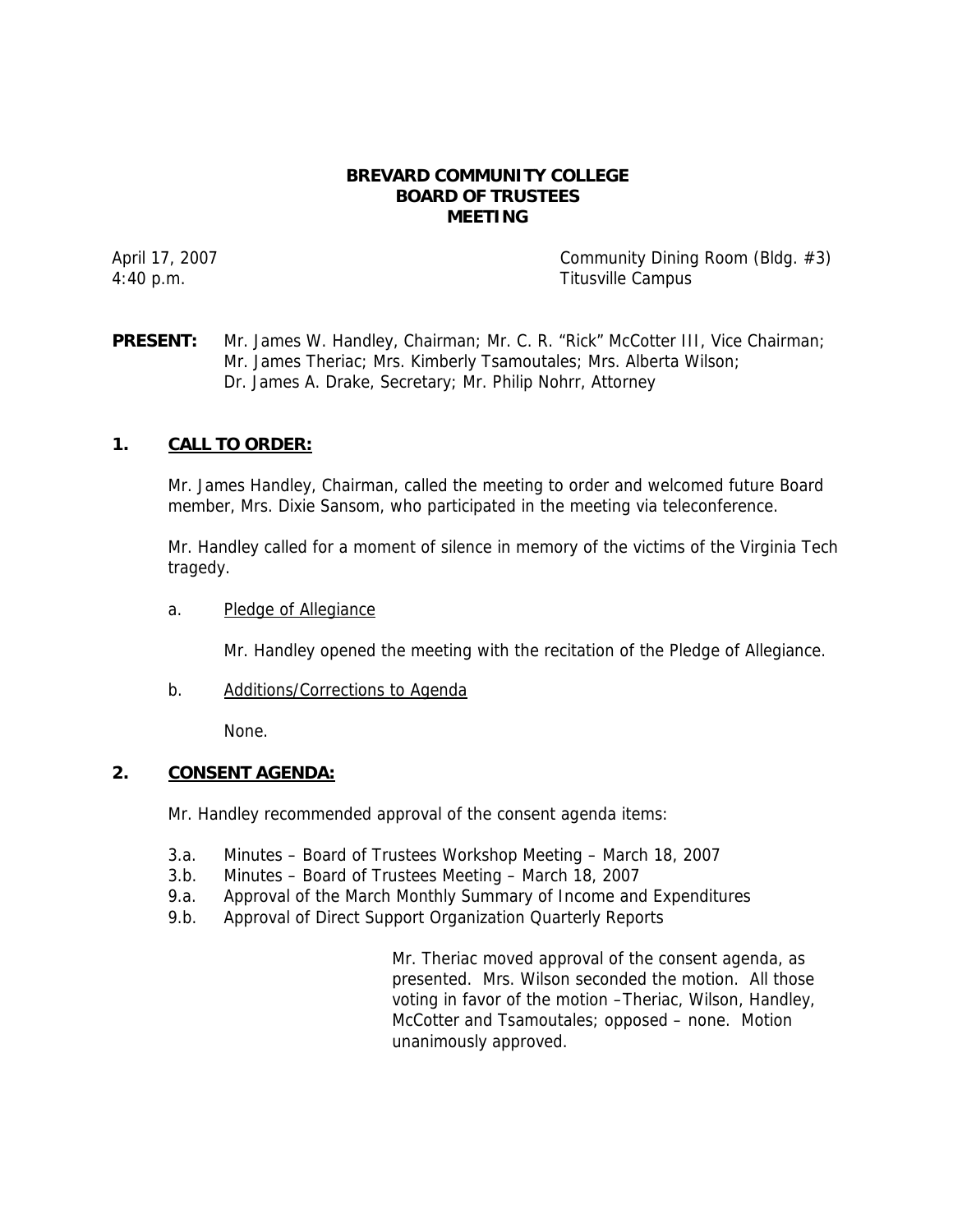Board of Trustees Meeting April 17, 2007 Page -2-

# **3. APPROVAL OF OFFICIAL MINUTES OF PREVIOUS MEETINGS:**

a. Minutes – Board of Trustees Workshop Meeting – March 18, 2007

Approved – consent agenda.

b. Minutes – Board of Trustees Meeting – March 18, 2007

Approved – consent agenda.

### **4. COMMUNICATIONS:**

None.

# **5. CITIZEN'S PRESENTATION:**

None.

# **6. CONSTRUCTION AND DEVELOPMENT:**

None.

# **7. OLD BUSINESS:**

### a. Report on Pending Legal Actions (Addendum)

Mr. Nohrr reported that a hearing was held on the Hayes matter. The court had previously ruled that the College was not subject to sovereign immunity, a ruling which would have been potentially harmful to Community Colleges across the state. Fortunately, the judge has since changed his ruling.

Mr. Nohrr further reported that a proposed settlement agreement between the College and Mrs. Oglesby has been accepted by Mrs. Oglesby, who signed the agreement on April 13, 2007.

> Mr. Theriac moved approval of the Oglesby settlement agreement as presented. Mrs. Wilson seconded the motion. All those voting in favor of the motion –Theriac, Wilson, Handley, McCotter and Tsamoutales; opposed – none. Motion unanimously approved.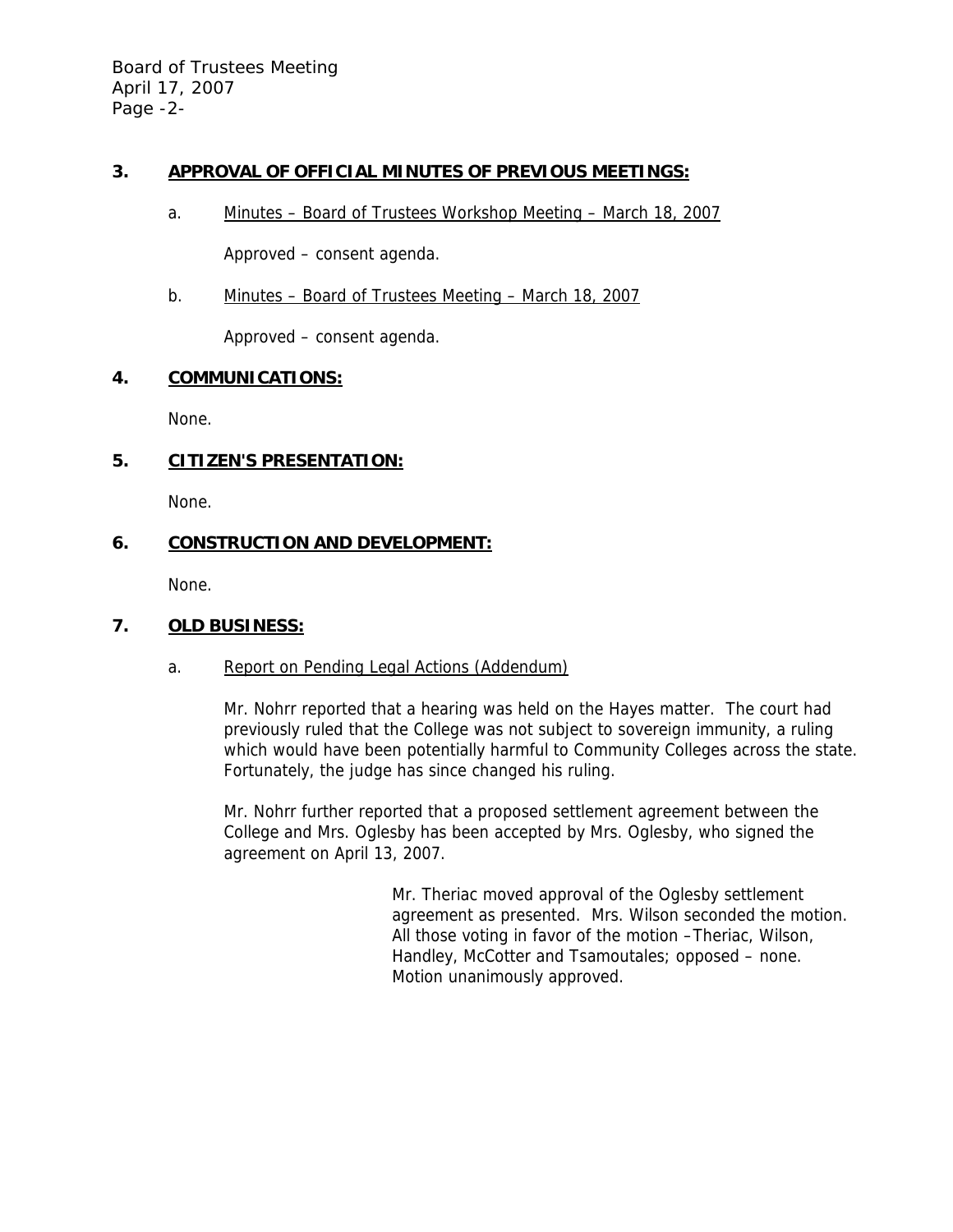Board of Trustees Meeting April 17, 2007 Page -3-

#### b. Approval of Gray Robinson Legal Contract (Addendum)

The proposed contract for the legal services of the Gray Robinson law firm was presented and discussed.

> Mr. Theriac moved approval of the contract retaining Gray Robinson as General Counsel to the College. Mrs. Wilson seconded the motion. All those voting in favor of the motion –Theriac, Wilson, Handley, McCotter and Tsamoutales; opposed – none. Motion unanimously approved.

#### **8. NEW BUSINESS:**

a. Personnel Actions (Addendum)

The Personnel Actions were presented to the Board for information only; no action was required.

b. Request for Future Board Meeting/Workshop Agenda Items

None.

# **9. FINANCIAL ACTIONS:**

a. Approval of the March Monthly Summary of Income and Expenditures (Addendum)

Approved – consent agenda.

b. Approval of Direct Support Organization Quarterly Reports

Approved – consent agenda.

### **10. REPORT OF THE PRESIDENT:**

a. Campus Security Procedures

Dr. Drake reported that the College continues to place the highest priority on the safety and security of its students, staff, faculty and visitors. Dr. Drake reported that the College has a disaster preparedness plan in place. As a result of the Virginia Tech tragedy, however, current protocols are being reviewed and modified, where advisable, to ensure prompt and accurate communications throughout the College in the event of an emergency.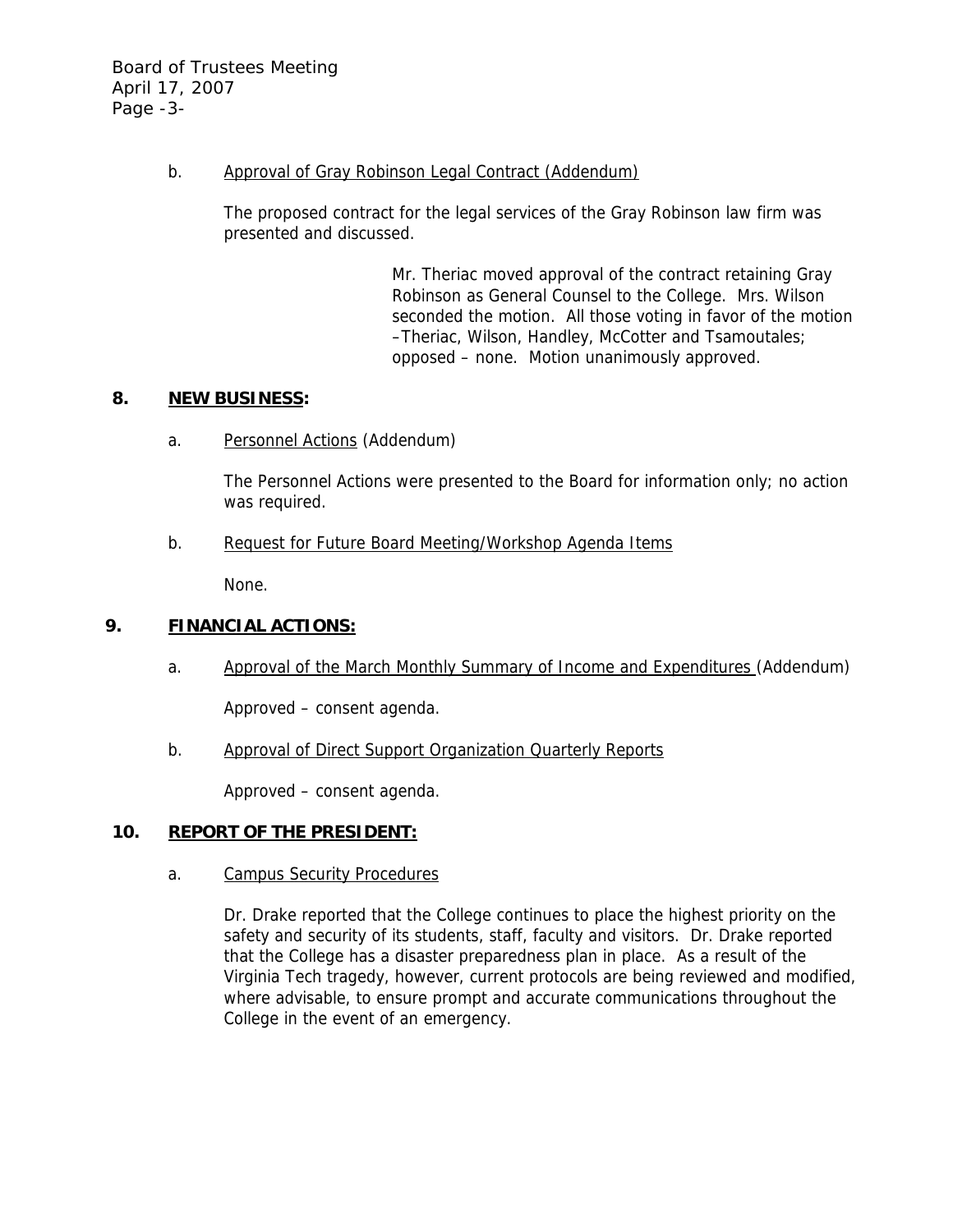#### b. Review of Administrative Structures and Processes

Dr. Drake reported that the College's administrative structure is being continuously reviewed to ensure that resources are directed toward the strategic initiatives approved by the Board. In accordance with Policy Governance, adjustments may include combining or eliminating staff positions as the Administration deems necessary.

Dr. Drake reported nine Florida community colleges currently employ full-time administrative staff whose responsibilities include representing their respective institutions as registered lobbyists. Several of these colleges have encouraged the appointment of a registered lobbyist to support the interests of BCC. After consulting with Mr. Handley, Dr. Drake recommended that Vice President James Ross initiate the registration process. This change will represent a cost-neutral expansion of his administrative duties. The Board concurred with this plan.

Dr. Drake further reported two other College Vice Presidents will have their duties expanded, without salary adjustments, in the new fiscal year.

Effective July 1, Dr. Brenda Fettrow's title will be changed to Commissioner and Vice President for Resource Development. This change reflects her recent selection as Commissioner, SACS Commission on Colleges, and an expansion of her responsibilities to oversight of the Resource Development Office to increase funding from grants and other sources for College initiatives.

The responsibilities of Dr. Donald Astrab will also be expanded, effective July 1, to include direct supervision of Campus Provosts and Deans. Individuals affected by this change have been notified.

Dr. Drake expressed the desire to return to an administrative model to emphasize the role of the individual campuses as envisioned by James Wattenberger, who was responsible for the master plan, which became Florida Community Colleges.

#### **11. MISCELLANEOUS:**

Mr. Handley reported that Mrs. Wilson has agreed to complete Mrs. Tsamoutales' term as the trustee representative to the King Center Board of Directors.

Mr. Handley reported that both the House and Senate Appropriations bills include a \$528,000 appropriation for the Historic Cocoa Village Playhouse.

Mrs. Tsamoutales asked how the Board could assist with lobbying against the Excess Hours bill co-sponsored by Rep. Altman and Sen. Constantine. Mr. Handley responded contacting the Legislative Delegation would be helpful. Mrs. Sansom reported that it would be helpful to have Mr. Ross visit Tallahassee to assist with these efforts. Dr. Drake